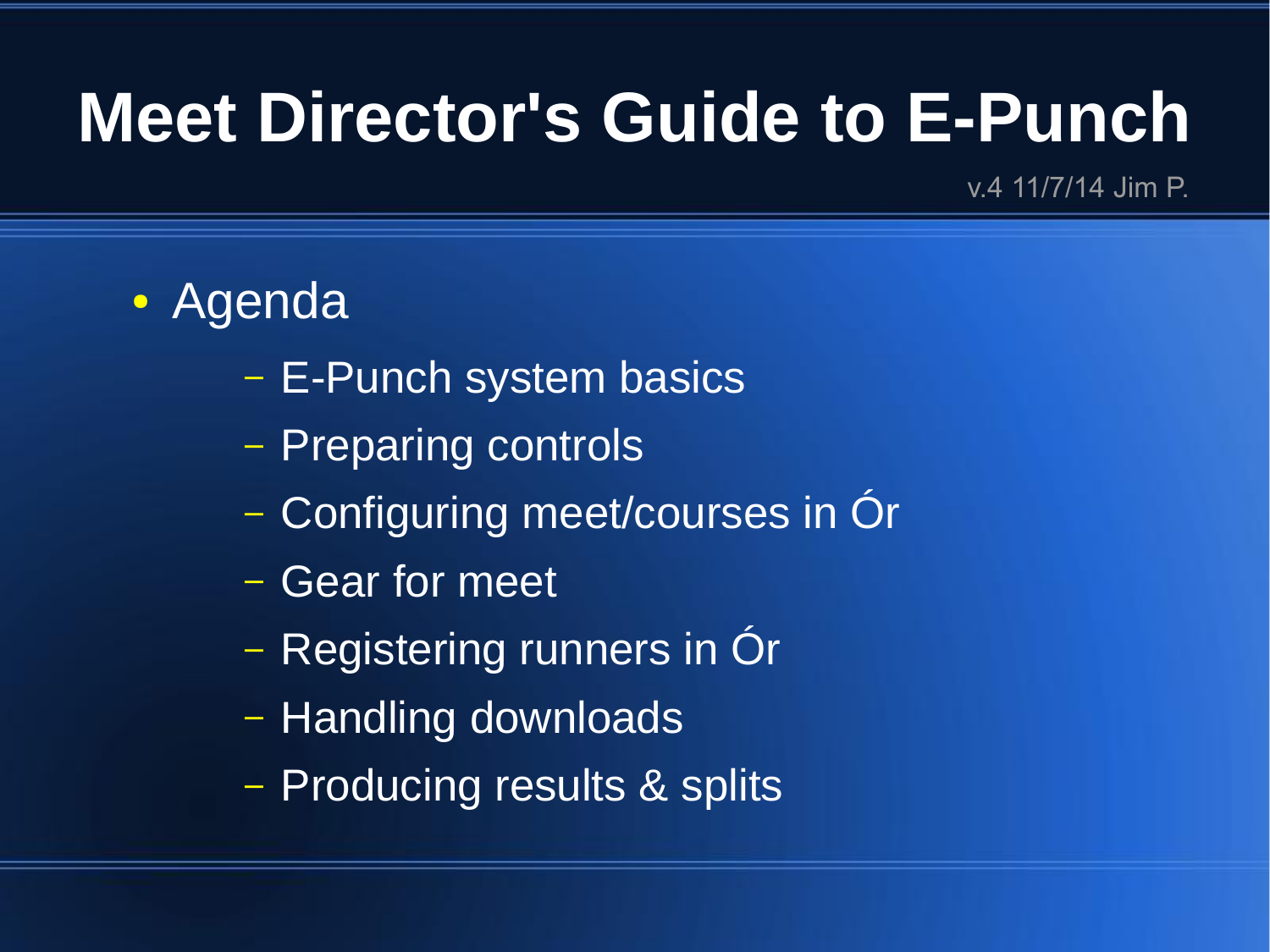## **E-Punch Basic Operation**

Each control has:

- a clock
- a control number

Control writes to finger-stick:

- its clock time
- its number

There is no communication between controls!

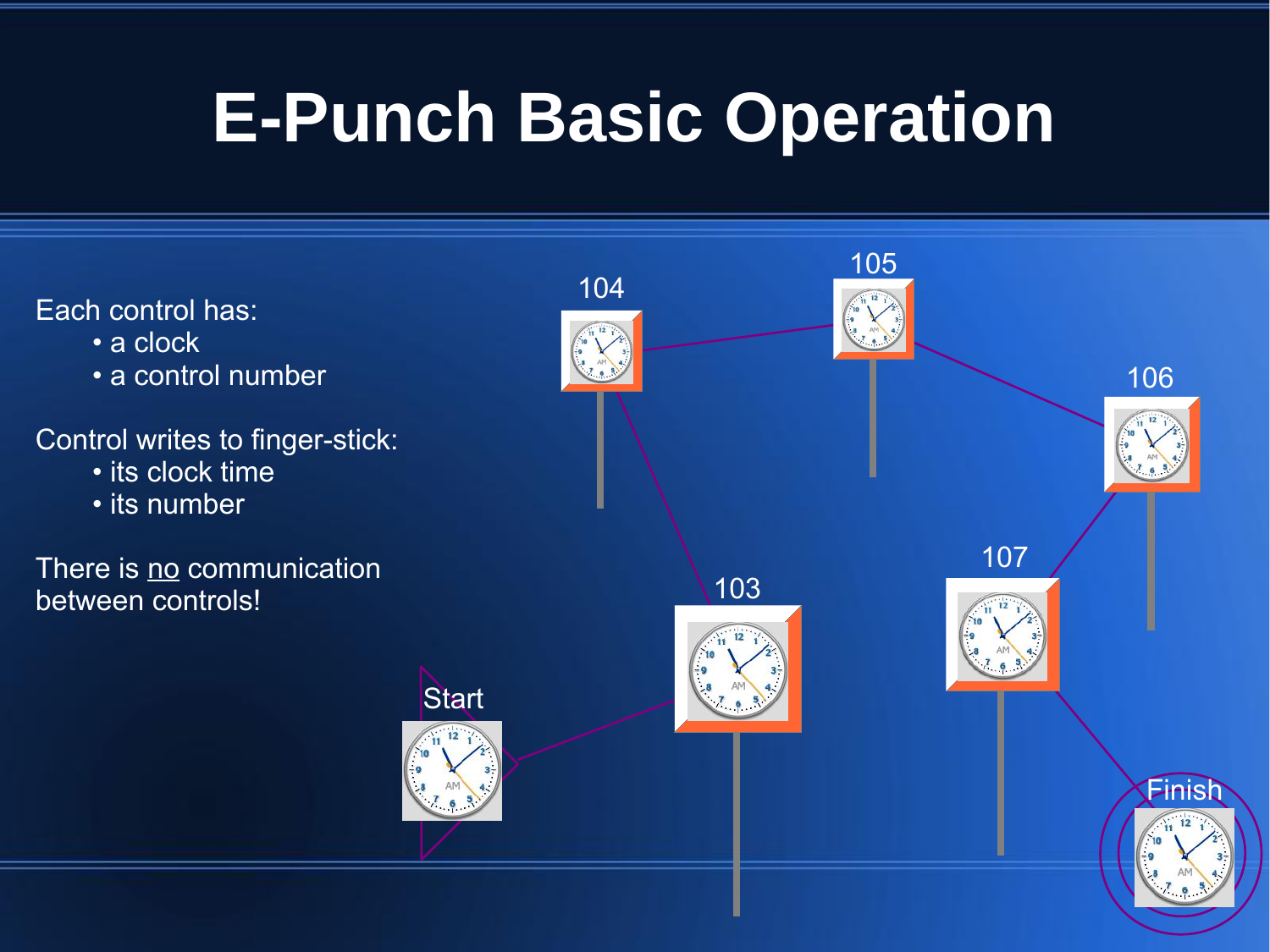#### **Before the meet, sync controls**

- Synchronize the clocks in all controls Detailed directions on website: Meet Director's Documents > "How to Sync E-Controls".
- You need:
	- All controls, Start, Finish, Clear, Check, splits printer
	- SI-Master control, coupler rod, "Service Off" stick
- Punch SI-Master with "Service Off" until LCD reads: **EXT MA**
- Couple SI-Master with each control until it beeps twice
	- Do splits printer's box, too
	- Check that number on control's label matches its LCD
- Punch each control with "Service Off" to save battery

See <http://youtu.be/EUBEcuNVME0>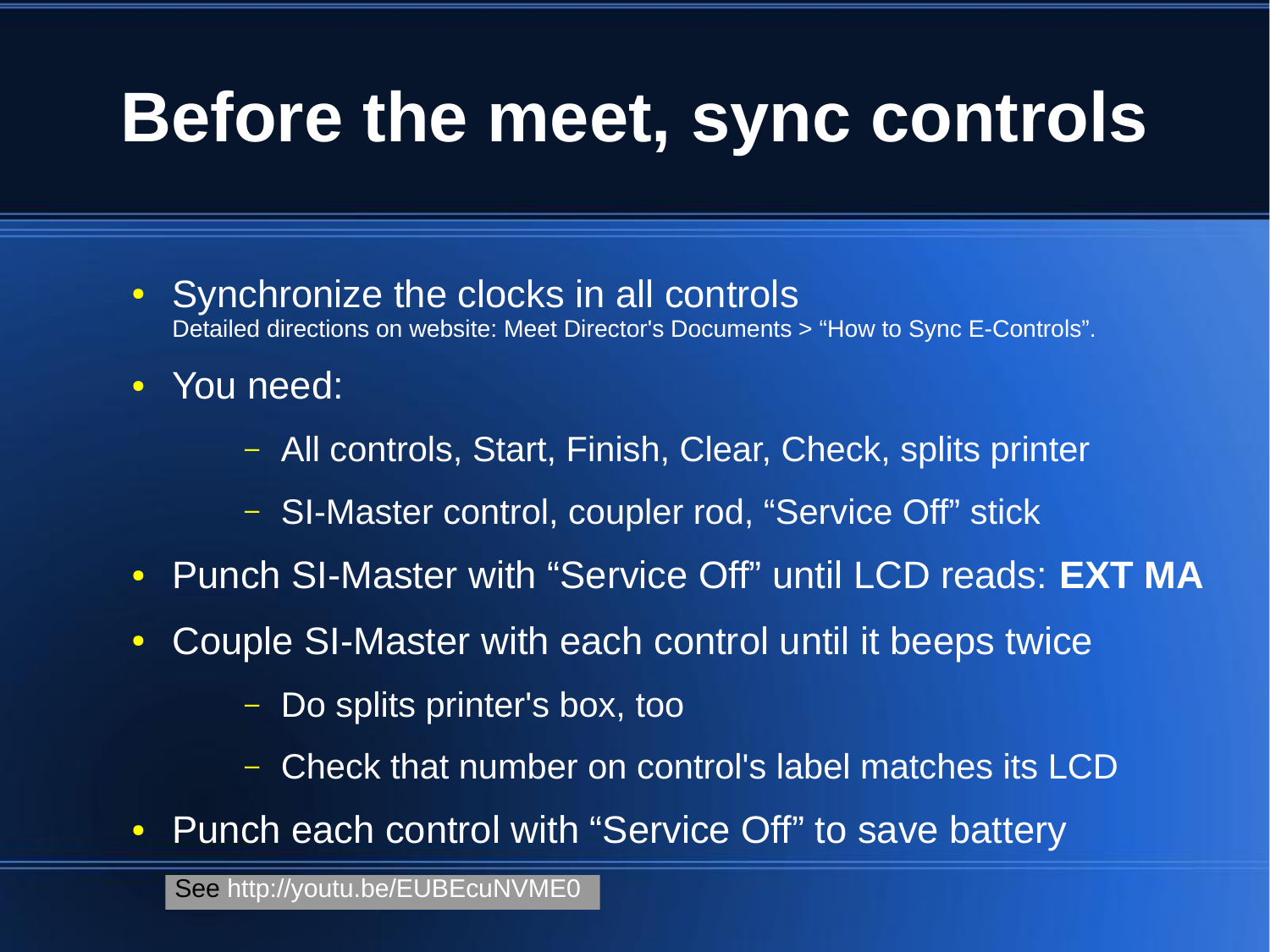## **Before the meet, set up Or - 1**

- After your courses are finalized, get NEOC laptop
- Start Ór **Dr** (remember Help in Ór: *Help > Contents*)
- *File > New Competition*

| $\mathbf{x}$<br><b>Edit Competition</b>                                                                 |                                              |  |
|---------------------------------------------------------------------------------------------------------|----------------------------------------------|--|
| <b>Split Sheets</b><br><b>Live Results</b><br>Competition<br>Advanced                                   |                                              |  |
| <b>Competition Name</b><br>Sub-Heading                                                                  | Name & date of meet                          |  |
| Individual<br>Type<br><b>Results</b><br><b>Time Format</b><br>mmm:ss<br>Calculated By: C Class @ Course |                                              |  |
| Zero Time 9:00:00<br>Autoenter from Archive<br>OK<br>Help<br>Cancel                                     | Time well before earliest possible<br>runner |  |

● Afterwards available via *File > Open Competition* & *Edit > Competition*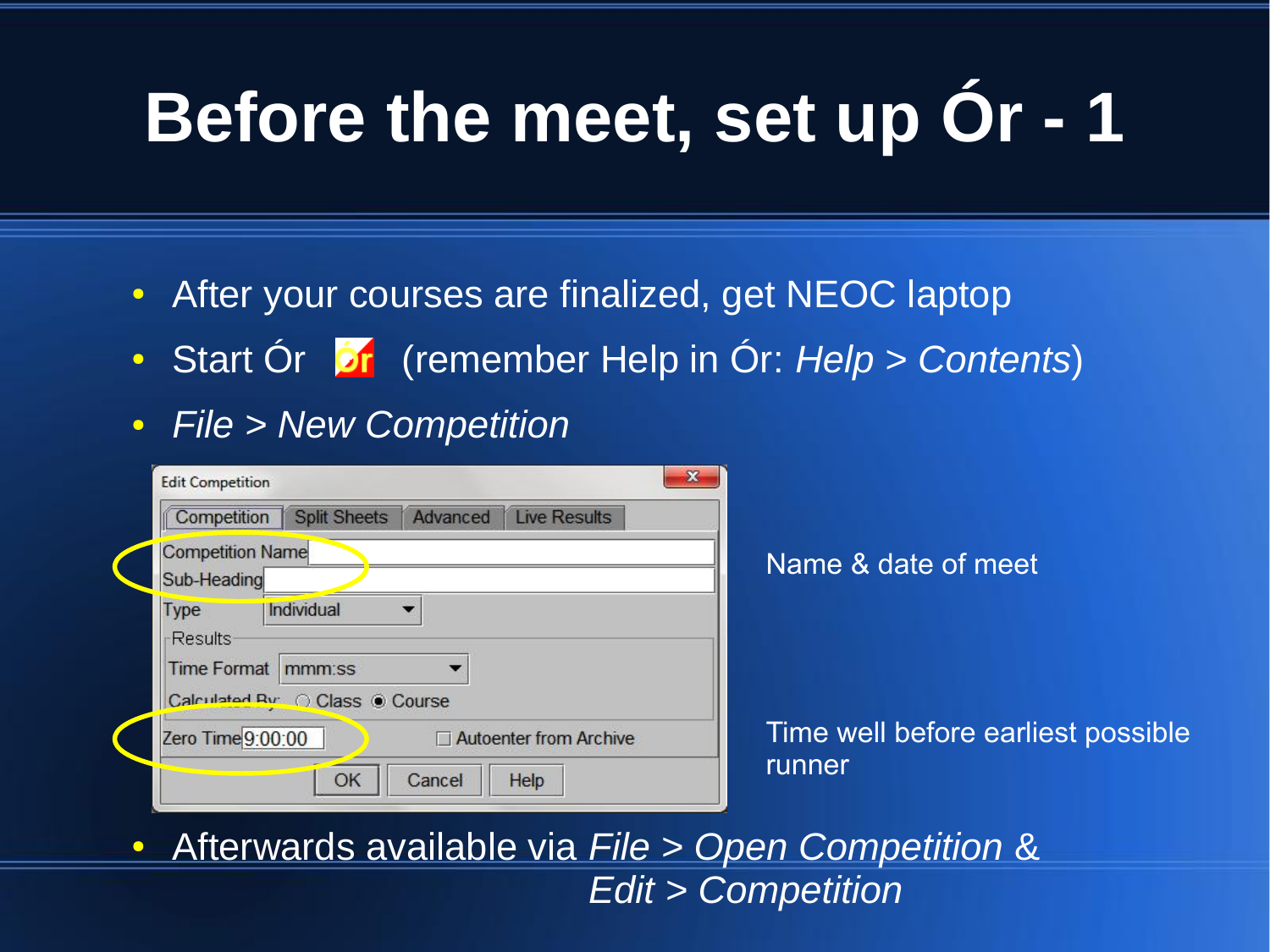## **Before the meet, set up Ór - 2**

#### ● Define each course: *Edit > Courses*, New

| <b>Edit Course</b>            |           |                      | $\mathbf{x}$      |  |
|-------------------------------|-----------|----------------------|-------------------|--|
| Settings                      | Variants  | <u> √⊏xtra</u>       |                   |  |
| <b>Course Name</b>            |           |                      |                   |  |
| <b>Course Length</b>          |           |                      |                   |  |
| Course Climb                  |           |                      |                   |  |
| Default Start Time 9:00:00    |           |                      |                   |  |
| Course Type                   |           | <b>Cross Country</b> |                   |  |
| Score Details:                |           |                      |                   |  |
| <b>Time Limit</b>             |           | 60                   | <b>Minutes</b>    |  |
| Penalty                       |           | 10                   | Points per minute |  |
| <b>Scatter Details</b>        |           |                      |                   |  |
| Number of Controls Required 0 |           |                      |                   |  |
|                               |           |                      |                   |  |
|                               |           |                      |                   |  |
|                               |           |                      |                   |  |
|                               |           |                      |                   |  |
|                               | <b>OK</b> | Cancel               | Help              |  |

Name of course (unique first letter helps data entry)

Length optional (km, numbers only) Climb optional (meters, numbers only)

Then click Variants tab...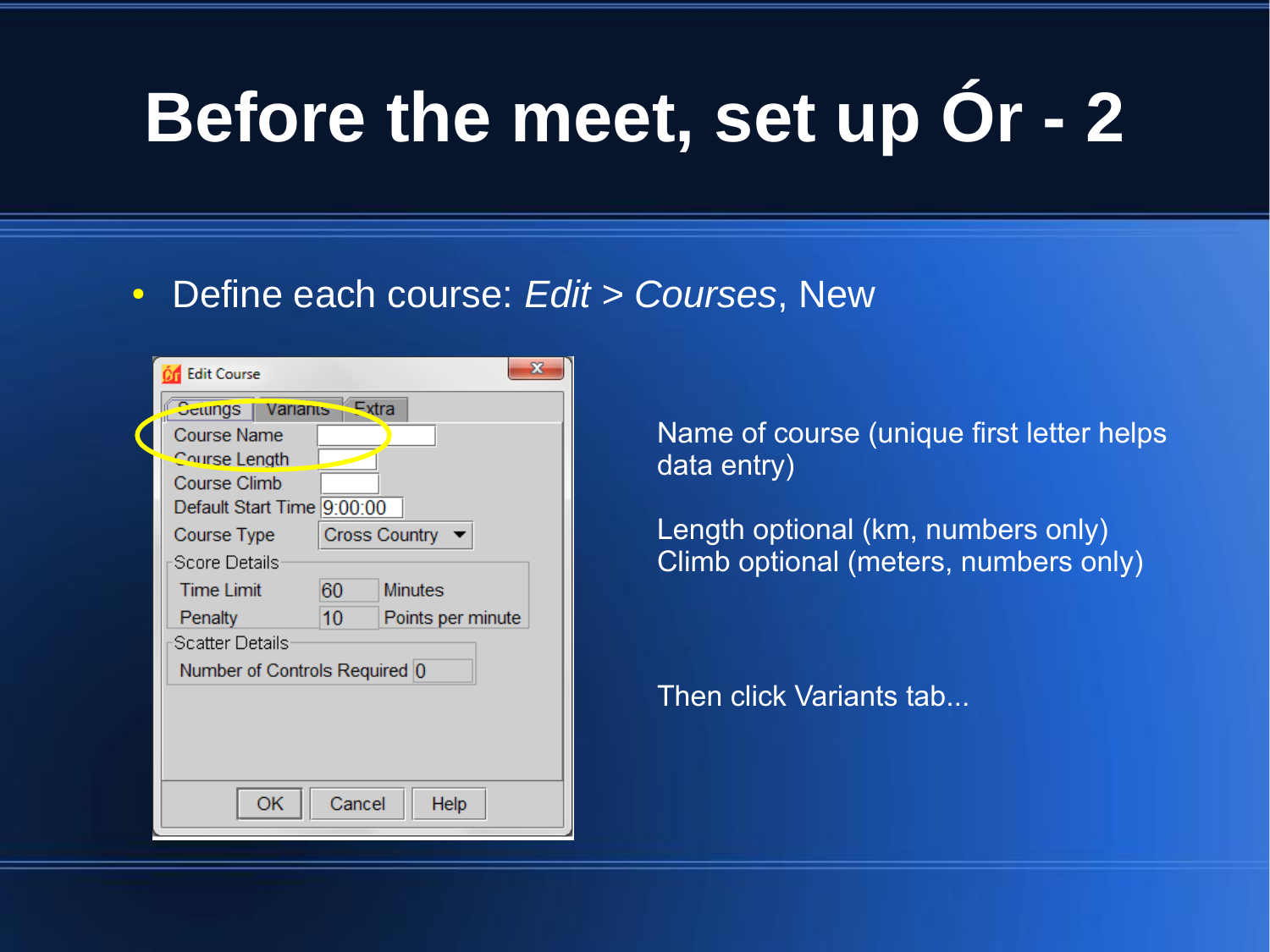## **Before the meet, set up Ór - 3**

#### • Define each course: list controls on Variants tab

|                            | Coll Edit Course                                             |  |  |  |  |  |
|----------------------------|--------------------------------------------------------------|--|--|--|--|--|
|                            | Settings Variants<br>Extra                                   |  |  |  |  |  |
| Variant Type Single<br>New |                                                              |  |  |  |  |  |
|                            | Controls                                                     |  |  |  |  |  |
|                            | Enter each Control Code in order,<br>separated by semicolons |  |  |  |  |  |
|                            | 105;117;102;103;112;115;116;121;122;1<br>25;                 |  |  |  |  |  |
|                            |                                                              |  |  |  |  |  |
|                            |                                                              |  |  |  |  |  |
|                            |                                                              |  |  |  |  |  |
|                            |                                                              |  |  |  |  |  |
|                            |                                                              |  |  |  |  |  |
|                            |                                                              |  |  |  |  |  |
|                            | OK<br>Cancel<br>Help                                         |  |  |  |  |  |
|                            |                                                              |  |  |  |  |  |

Control numbers for this course, in order Semicolon after each one No Start/Finish Numbers only

Can change numbers any time before first download.

!!! Double-check !!!

You are now ready to register runners.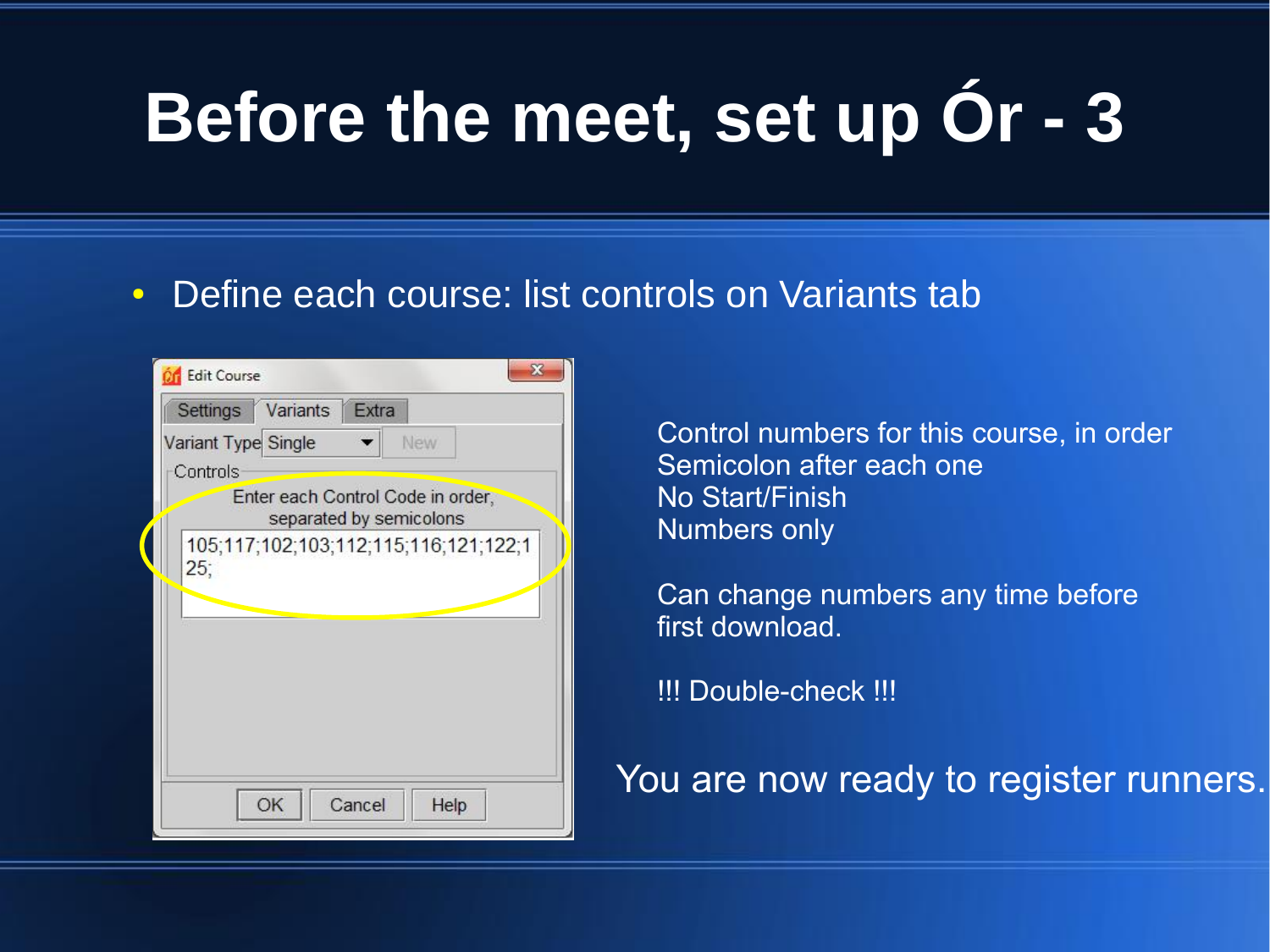## **Night Before Meet**

- Optional (using NEOC laptop)
	- Connect laptop to Internet (WiFi)
		- "Windows"-X to open "Windows Mobility Center"
		- Click "Turn wireless on". When you are connected to Internet, you will see "Connected" and green bars.
		- Trouble connecting? Press the F2 key to turn on/off the PC's antenna.

#### – Start Ór

- *Internet > Get Archive...* (downloads NEOC sticks)
- Quit Ór, turn off laptop
- Charge laptop & splits printer overnight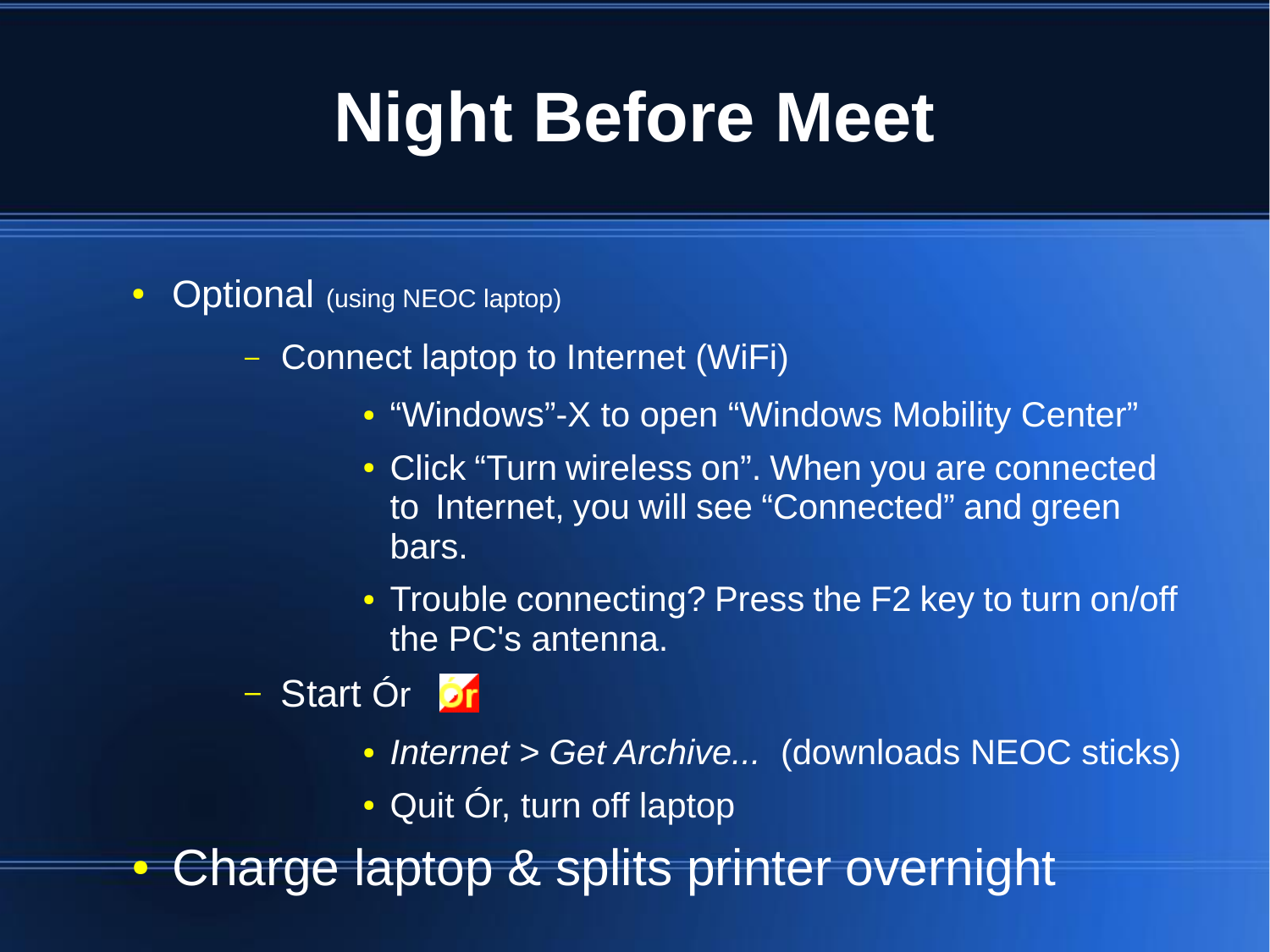## **Meet Day Set-Up - 1**

- Laptop & its power supply (power strip in backpack)
- Red download box
- Splits printer (extra paper in finger-sticks box)
- Results monitor & stand; connect to laptop
- Inkjet printer
- Power: generator / car adapter / extension cord
- Canopy? Tarps?
- Put Clear & Check boxes on clip-board
- "Stub box" (slotted box with foam inserts)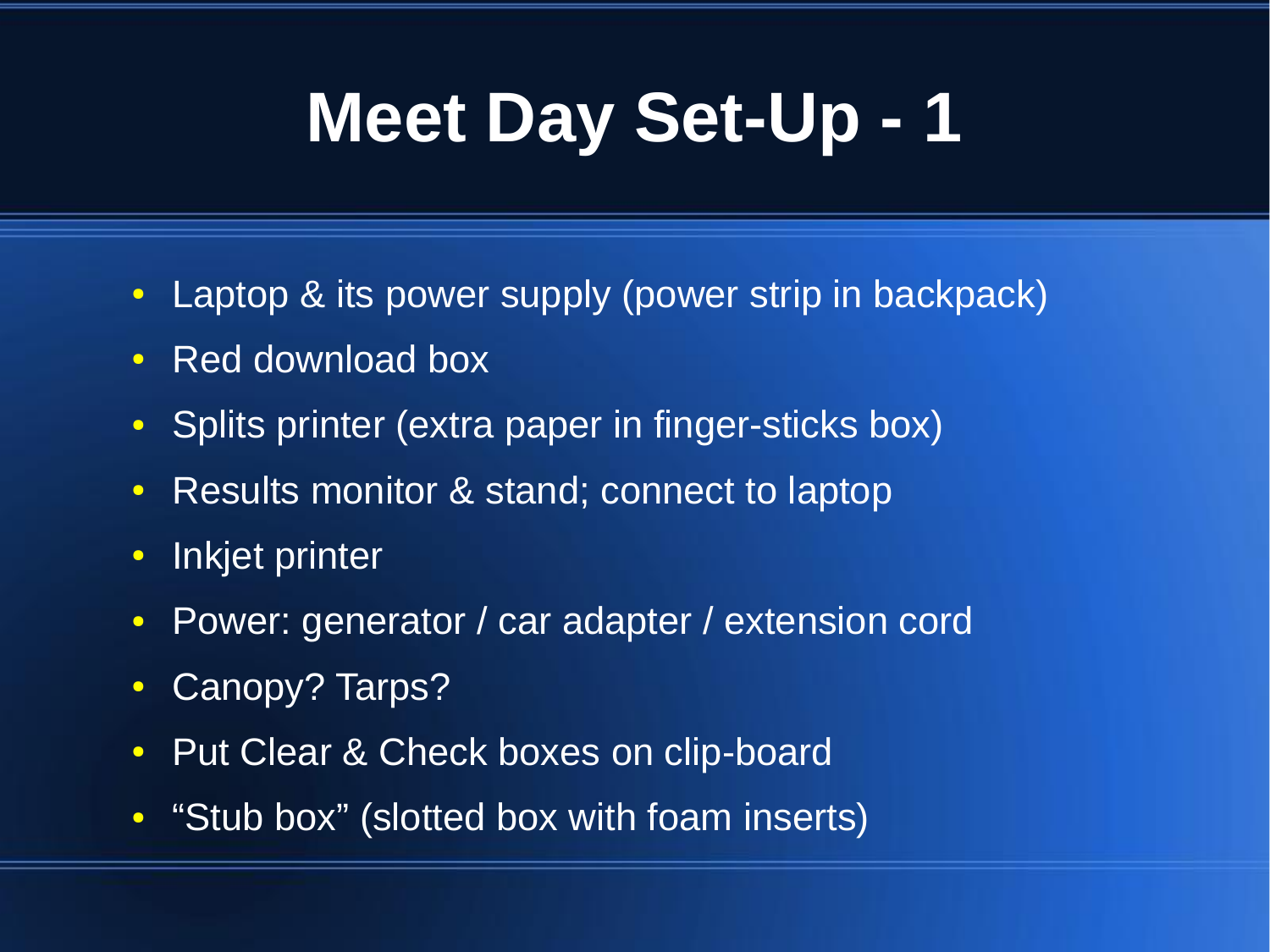## **Meet Day Set-Up - 2**

- Important Clear Start control(s) with "Clear Backup" stick (in blue box with SI-Master)
- Connect red download box to laptop
- Boot up laptop, start Ór
- Set "Com Port" drop-down to COMx (COM3, COM6,...)
	- Message should change from "Connecting" to "Open"
- *Tools > Result Screen...*
	- Drag Results window right to results monitor; stretch fullscreen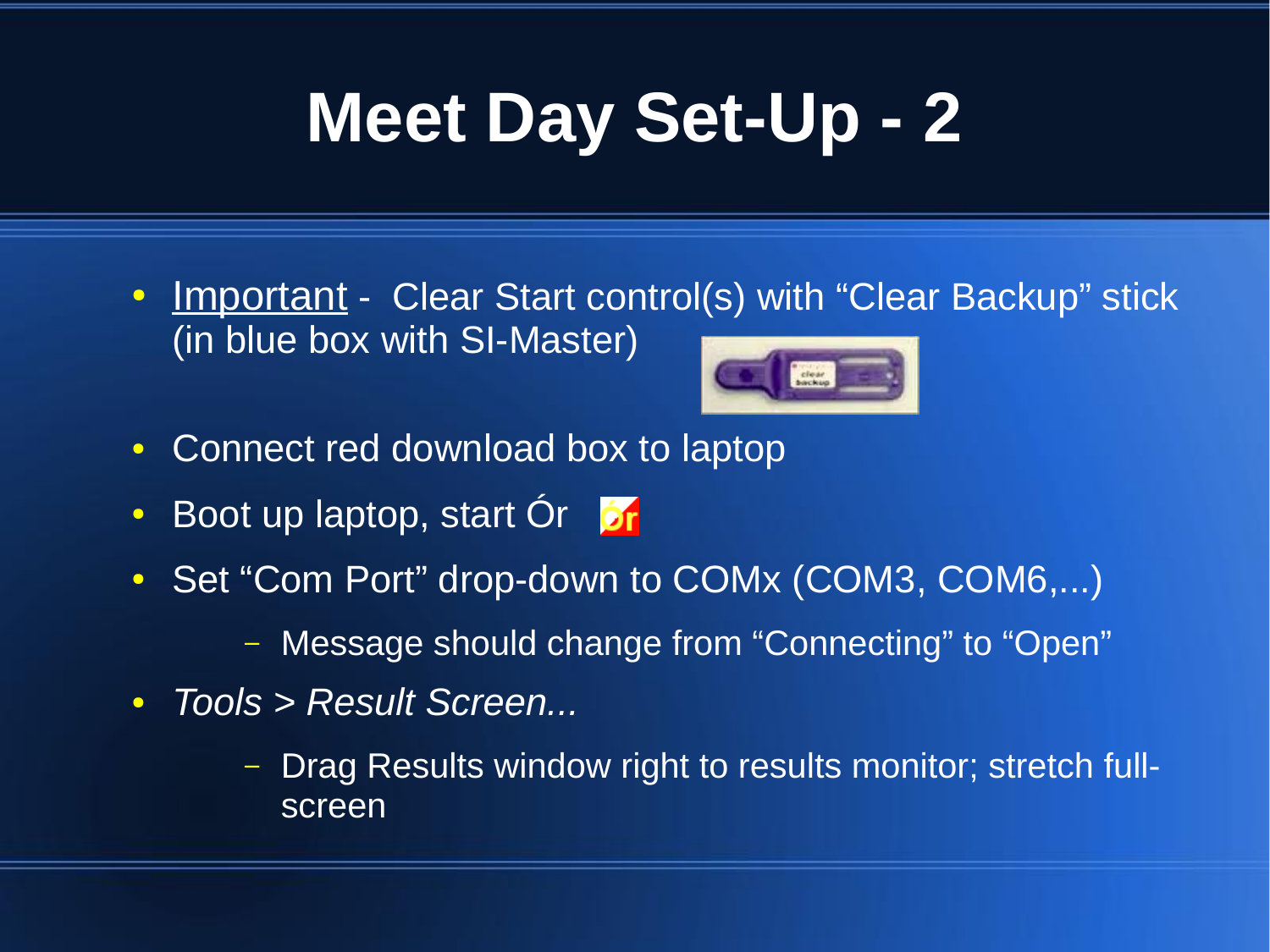## **Registering Runners in Ór**

- Have TWO volunteers at the laptop
	- #1 verify Safety Card is legible & complete Clear & Check, direct to Start remind: punch Start & Finish remind: EVERYONE DOWNLOADS! (for safety)

 $-$  #2 – data entry

#### NEW ENGLAND ORIENTEERING CLUB

**Safety Card** 

COMPLETE LEGIBLY AND GIVE TO STARTER

| SI CARD (FINGER STICK) # |  |             | APPROX. START TIME |            |  |  |
|--------------------------|--|-------------|--------------------|------------|--|--|
| NAME(S)                  |  |             |                    |            |  |  |
| O-CLUB or Affiliation    |  |             |                    |            |  |  |
| <b>COURSE</b>            |  | <b>TIME</b> | <b>MIN</b>         | <b>SEC</b> |  |  |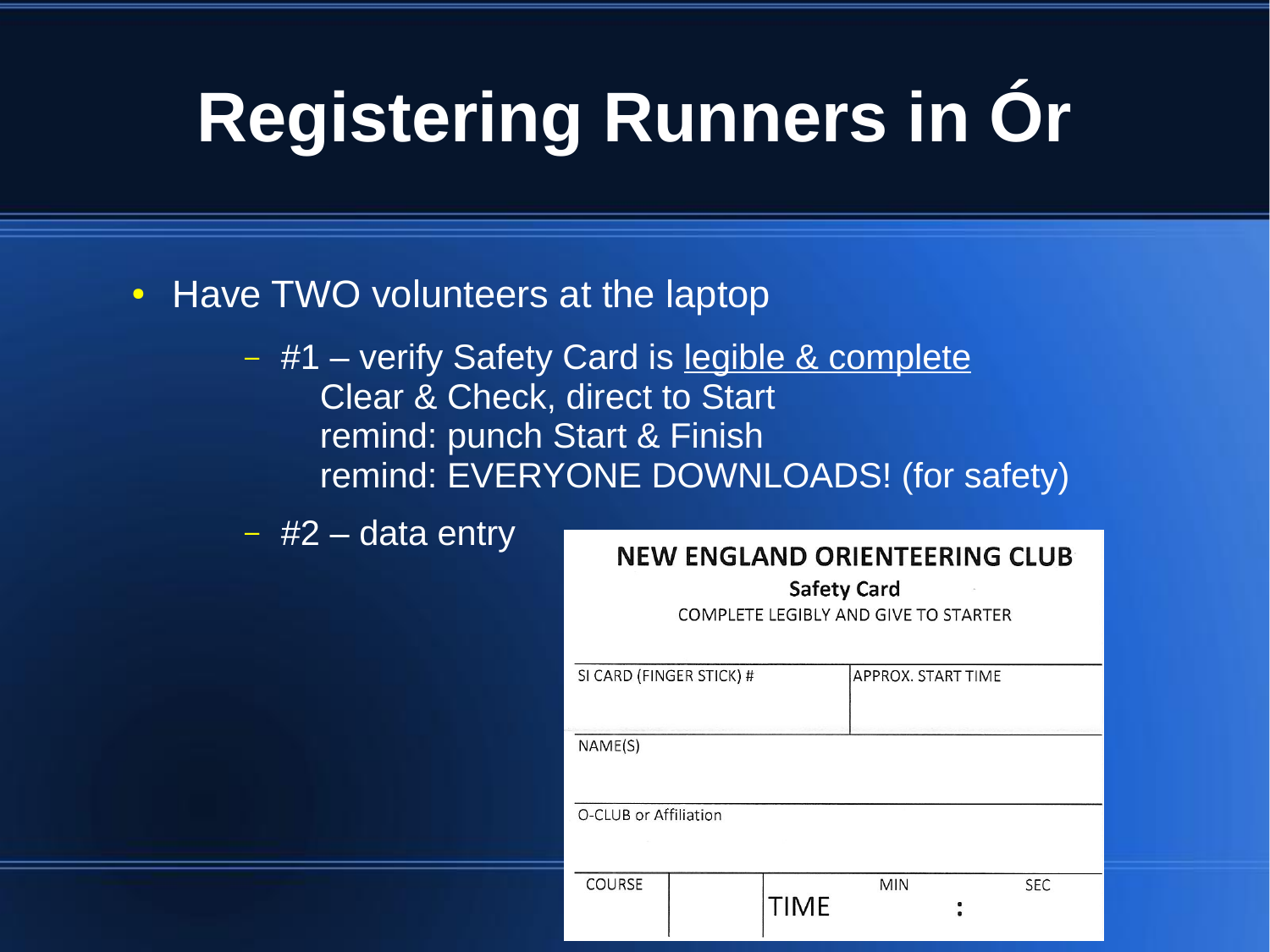# **Ór Display**

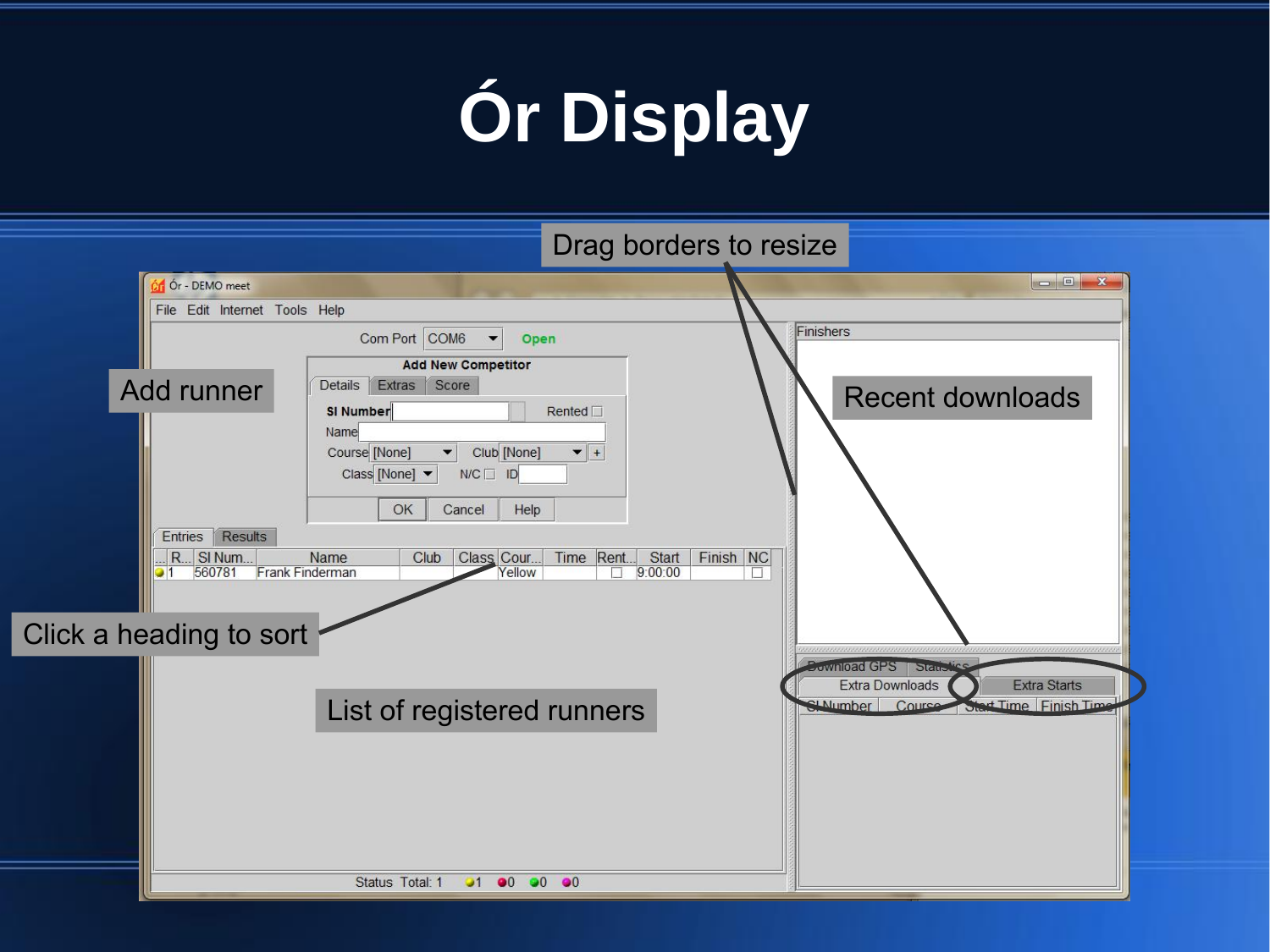#### **Data Entry - 1**

- Keep cards organized don't skip, don't enter twice
- Alt-e places cursor ready to Enter new runner
- Enter SI Number *accurately!*
- Tab to next field; shift-Tab to previous field
- Course type first letter  $(w, y, o, r, ...)$
- Club type first letter; repeat to move down list
- Enter save runner  $&$ place cursor for next entry
- File card by course, in stub box

| Finis |
|-------|
|       |
|       |
|       |
|       |
|       |
|       |
|       |
|       |
|       |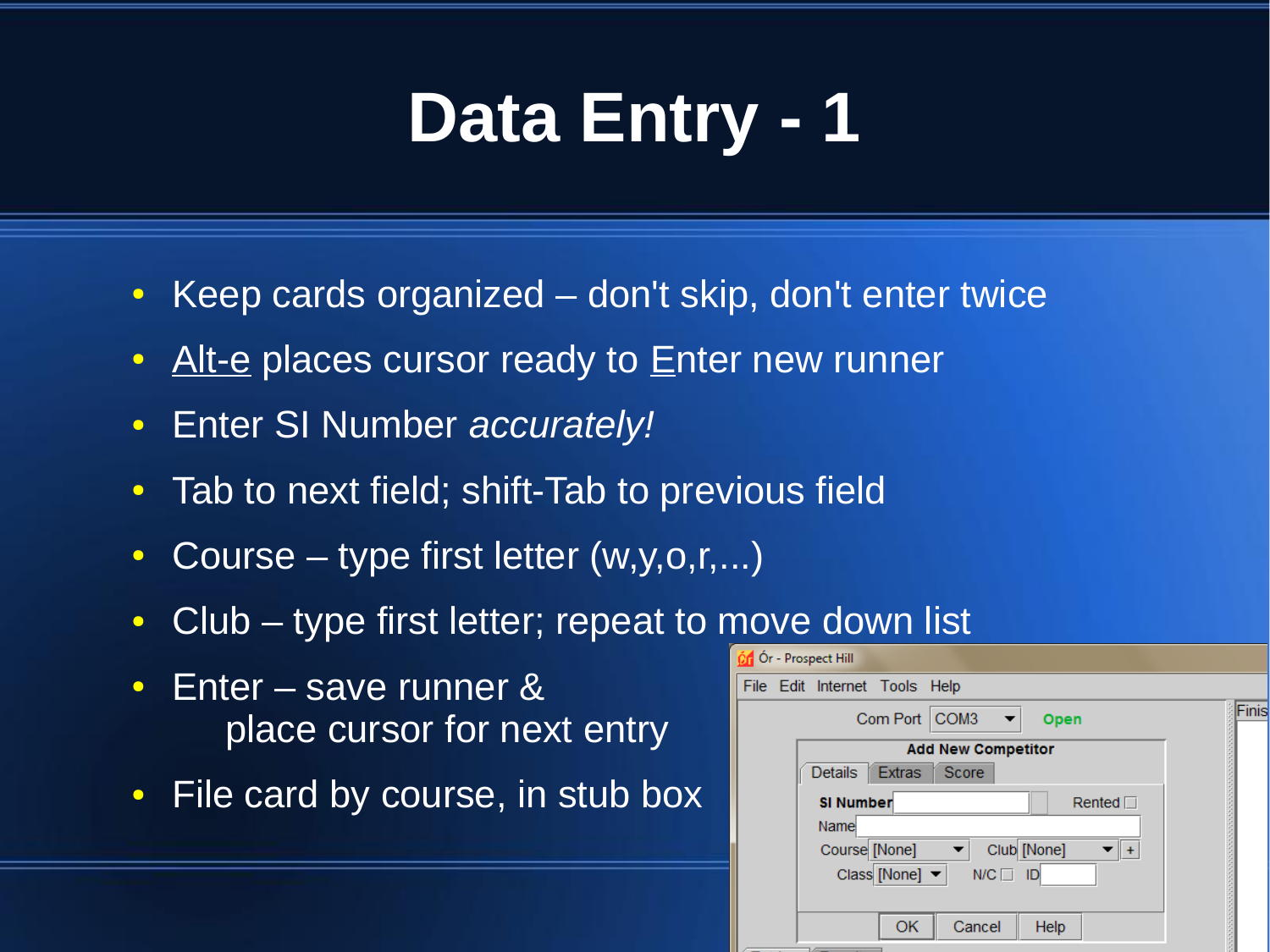## **Data Entry - 2**

#### • Common warning, esp. with rental sticks



- Have you already entered this runner/course?
- Same runner on a second course?
- Has cited runner finished? (stick recycling with new runner?)
- Did you enter SI number correctly?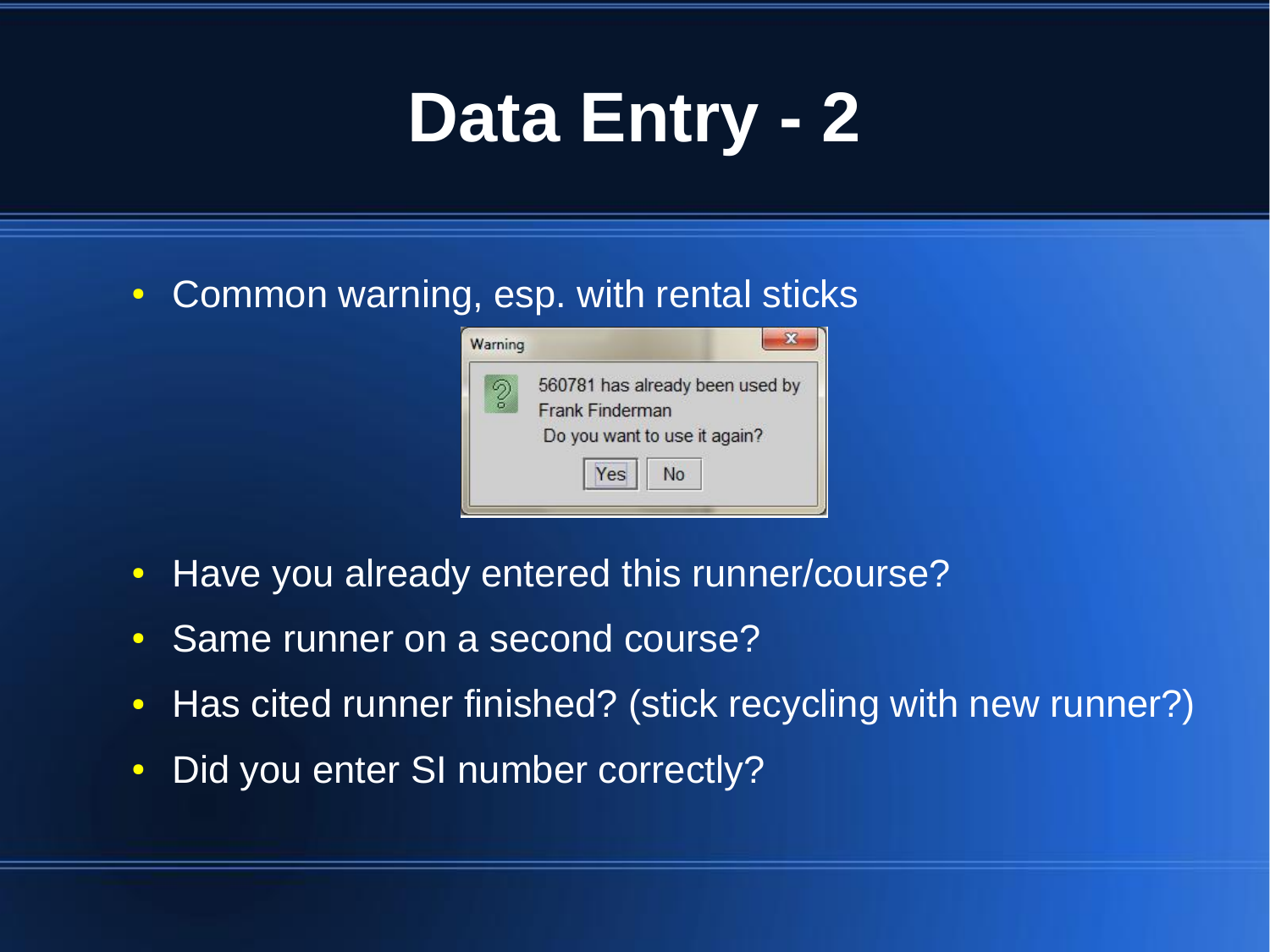#### **Downloads Overview**

- Ór does everything by **SI number**
- Tries to match SI number of download with SI number in list of registered runners
- No match  $\rightarrow$  Extra Downloads list for manual handling

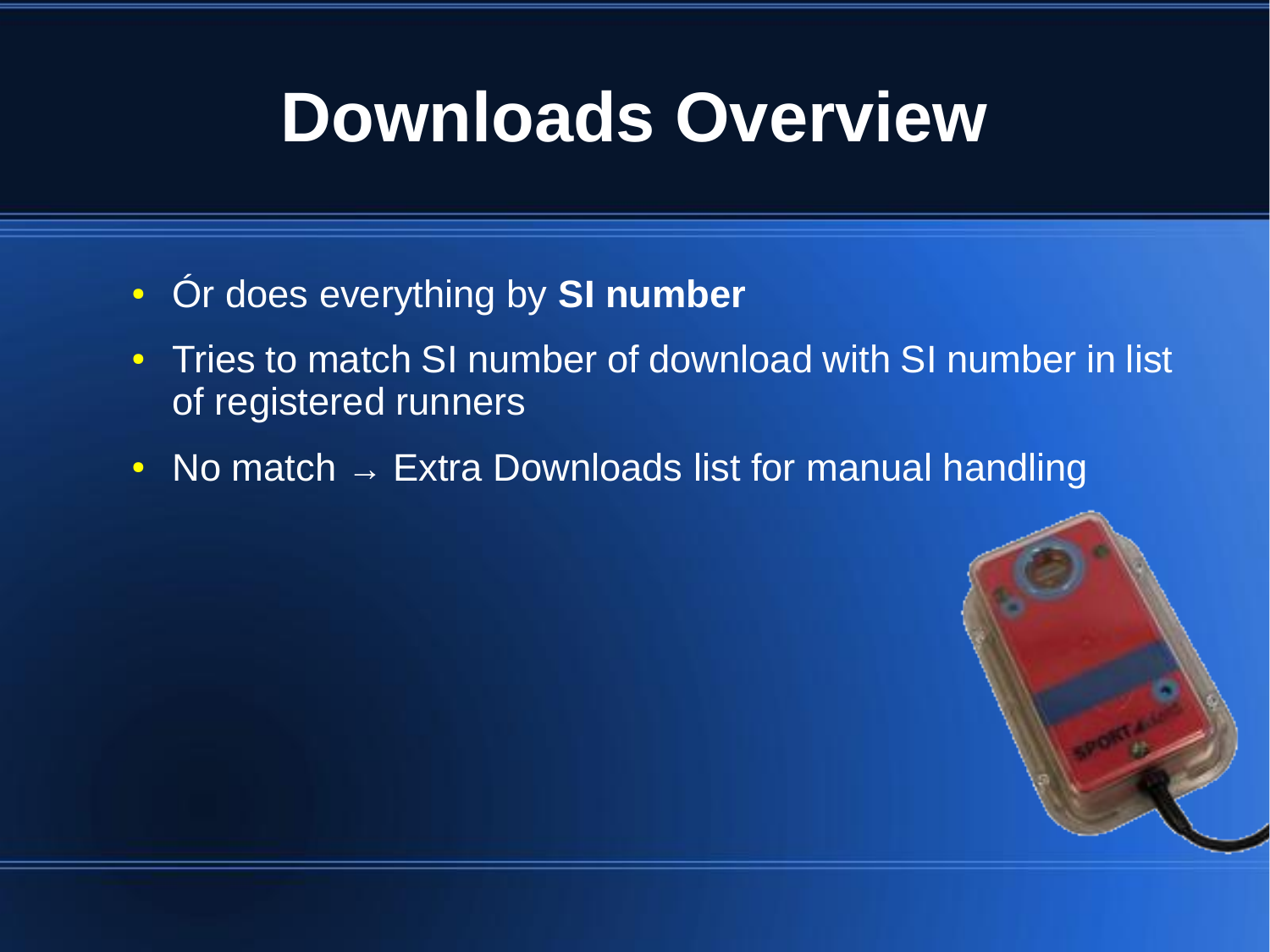#### **Downloads - 1**

- Dip in red download box until beep-flash
- Dip in splits printer box to print splits
- Do not let runner walk away!!!

Normal finish:

- Wait for data to appear top-right (download again?)
- Repeat name to runner, catch errors

| Finishers                                     |
|-----------------------------------------------|
|                                               |
| 129 346856 Pat Fleetfoot NEOC Green 108:53 OK |
| *** RENTED ***                                |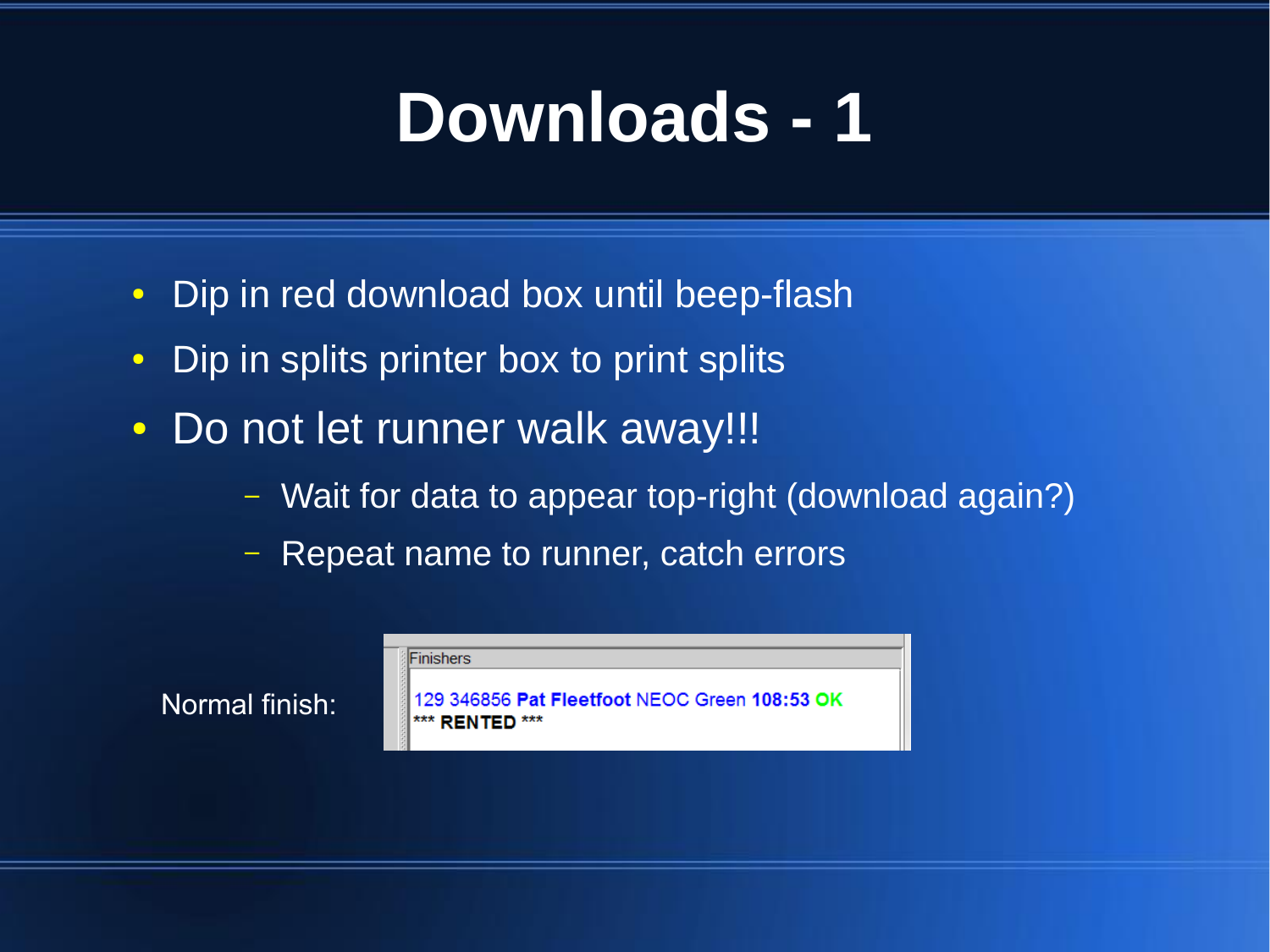#### **Downloads - 2**

- "Unknown" can't find SI number among registered runners; download appears in Extra Downloads tab
	- SI number mis-entered? edit entry (double-click line in list)
	- Runner's card not input yet? Ór will process when entered
- "DNF" red = missed control, yellow = off-course control
	- Lots of missed/extra controls  $\rightarrow$  wrong course? edit entry
	- Credible appeal? edit entry, Extras tab, Edit Punches
	- Didn't Clear? send note with results

Finishers

129 346856 Pat Fleetfoot NEOC Green 108:53 DNF 129 130 119 122 140 132 133 134 135 126 127 125 123 136 137 114 128 116 111 \*\*\* RENTED \*\*\*

lFinishers

129 346856 Pat Fleetfoot NEOC Orange 108:53 DNF 117 118 119 120 121 122 123 124 125 126 127 114 128 130 111 132 133 134 135 126 127 125 136 137 \*\*\* RENTED \*\*\*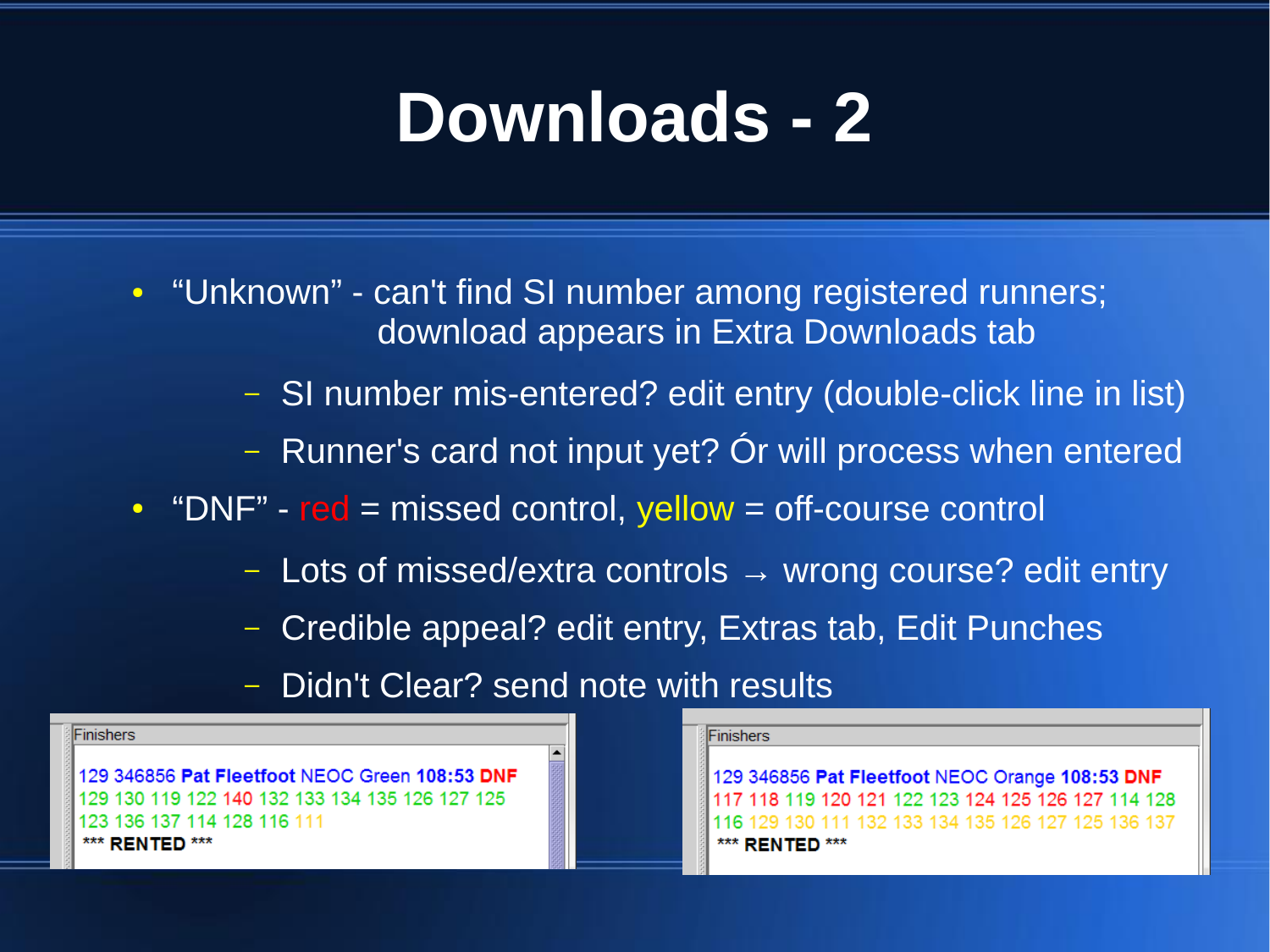#### **Downloads - 3**

- Strangely LONG finish time
	- Didn't punch Start? Ór uses default Start time
	- Edit entry, Extras tab, enter estimated Start time HH:MM:SS
- "No Finish Time" message
	- Send runner to Finish, then download again

| Finishers                                       |  |
|-------------------------------------------------|--|
| 129 346856 Pat Fleetfoot NEOC Green 108:53 DNF  |  |
| 129 130 119 122 140 132 133 134 135 126 127 125 |  |
| 123 136 137 114 128 116 111                     |  |
| *** RENTED ***                                  |  |
|                                                 |  |

#### Finishers

129 346856 Pat Fleetfoot NEOC Orange 108:53 DNF 118 119 120 121 122 123 124 125 126 127 114 128 111 132 133 134 135 126 127 125 136 137 \*\*\* RENTED \*\*\*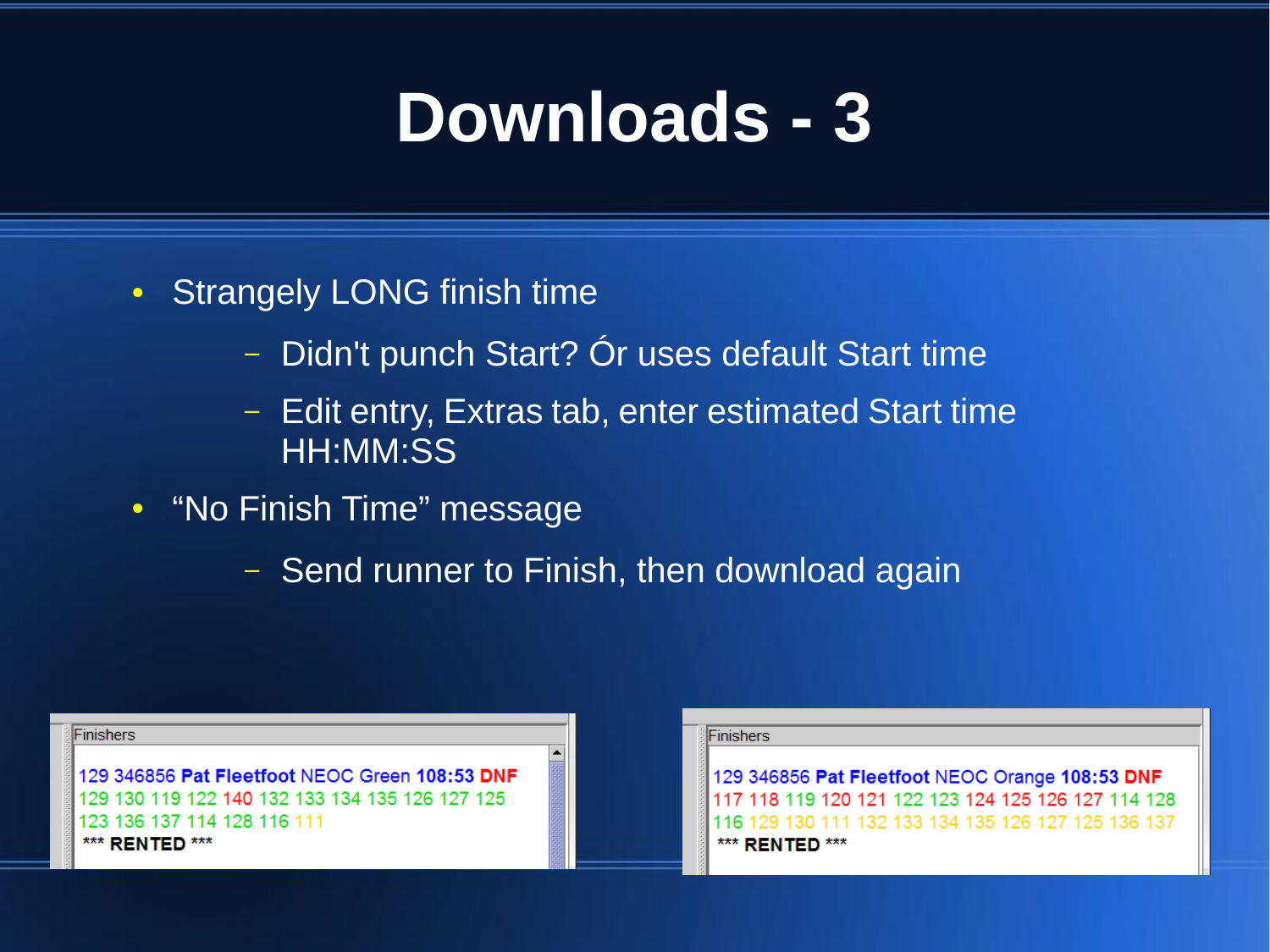#### **After Close of Starts**

- Read Start control(s) to determine who is in the woods
	- Couple Start control with download box
	- *Tools > Read Start Unit* (repeat as necessary)
- Status dots (and Statistics tab) will update
	- Yellow = registered in **Ór**, but did not punch Start (!?!)
	- Red = started, did not yet download (still on course, or left)
	- Green  $=$  finished OK
	- Purple = finished, but DNF
- Extra Starts tab: sticks that punched Start but are not registered
	- Duplicate entries? Look at name/course
- **IDEAL end of meet: All status dots Green or Purple;** no Extra Downloads, no Extra Starts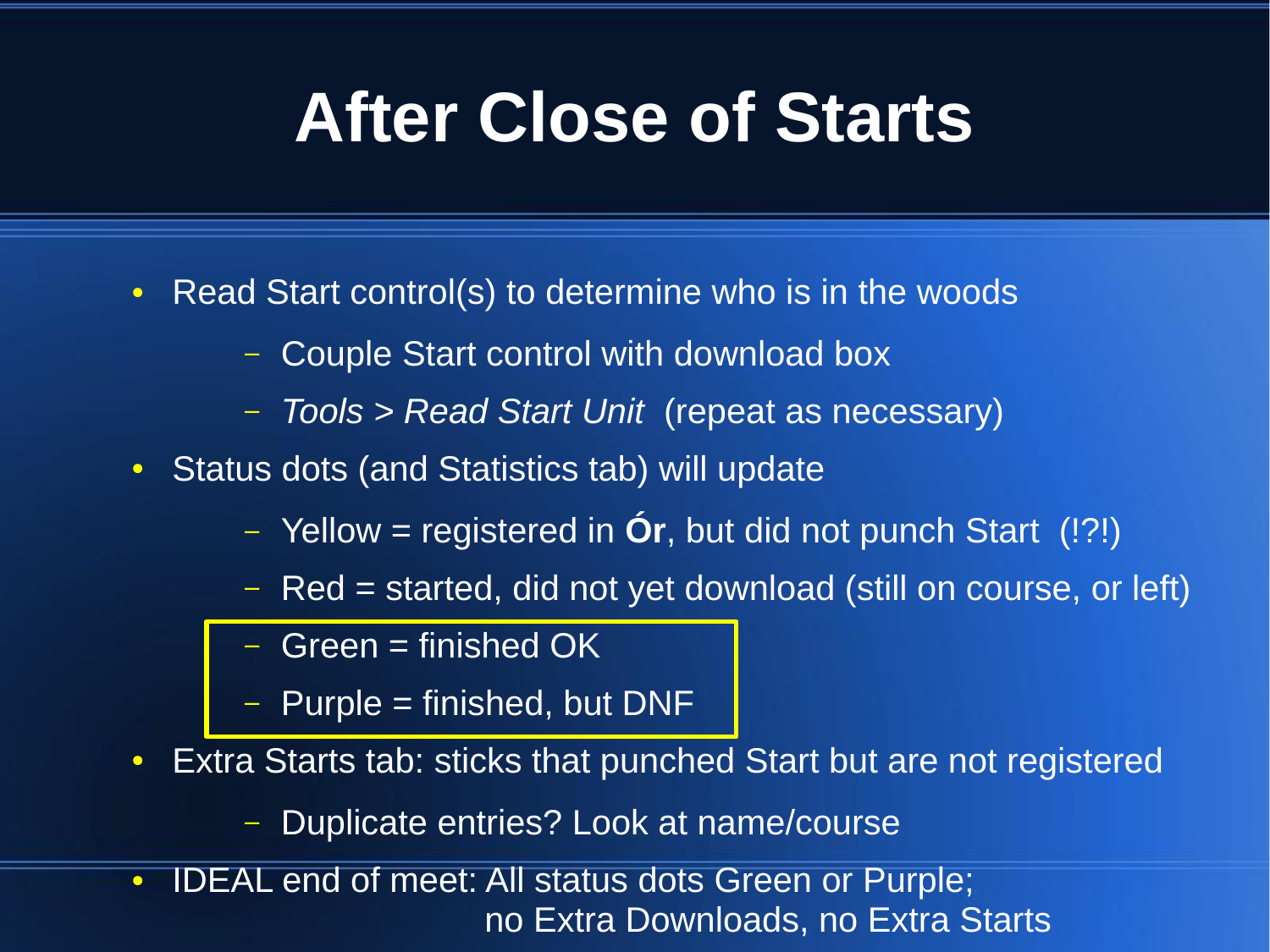#### **Results to Web**

- From Or, export the competition (file contains results & splits) *File > Export > Competition...*
- From Purple Pen, save RouteGadget files (.gif & .xml files) *File > Create RouteGadget Files...*
- Also from Purple Pen, save .pdf map of all controls
- E-mail files to resultscoordinator@newenglandorienteering.org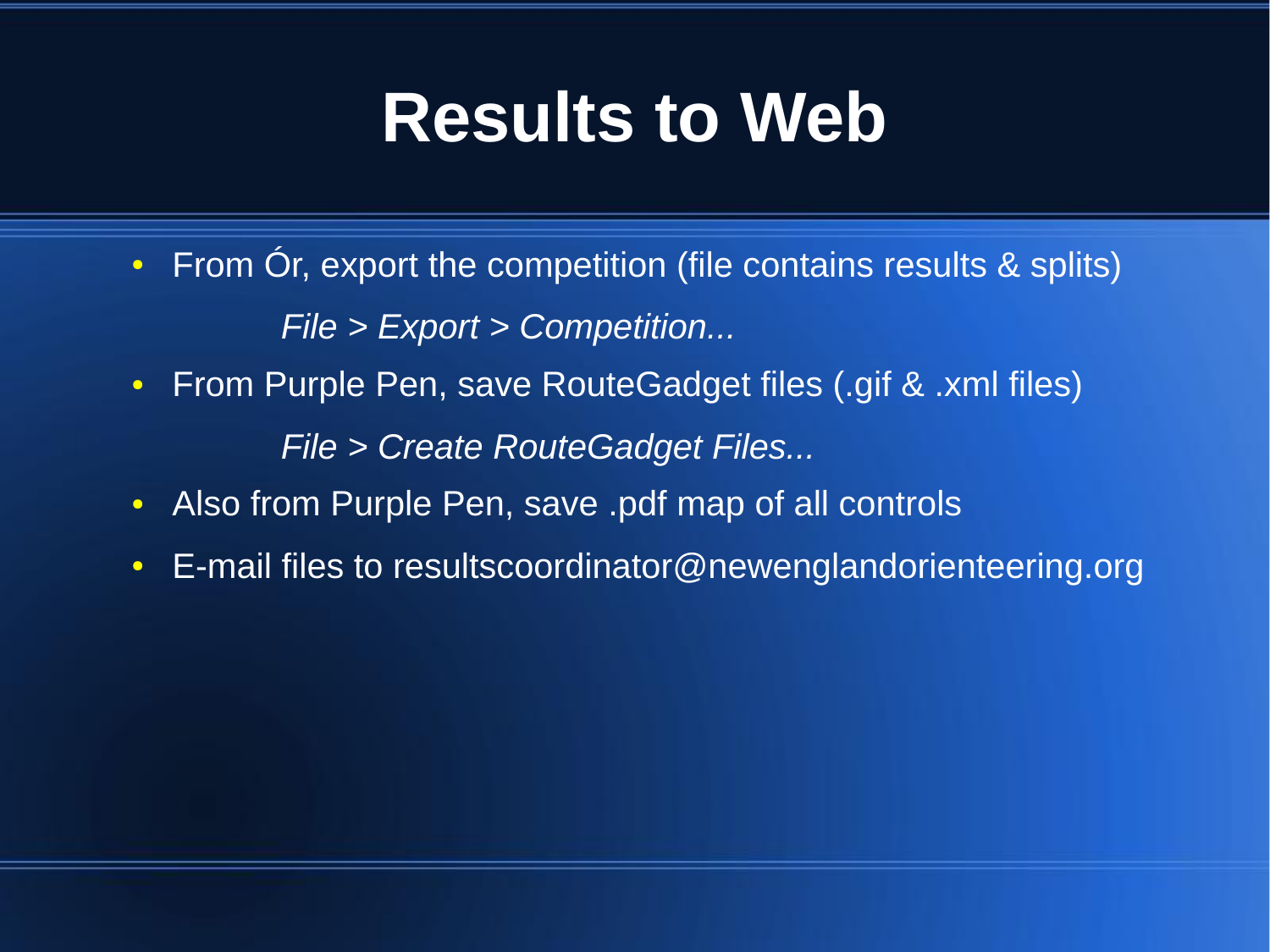#### **Generator - 1**

#### **• Always Keep Generator Upright**

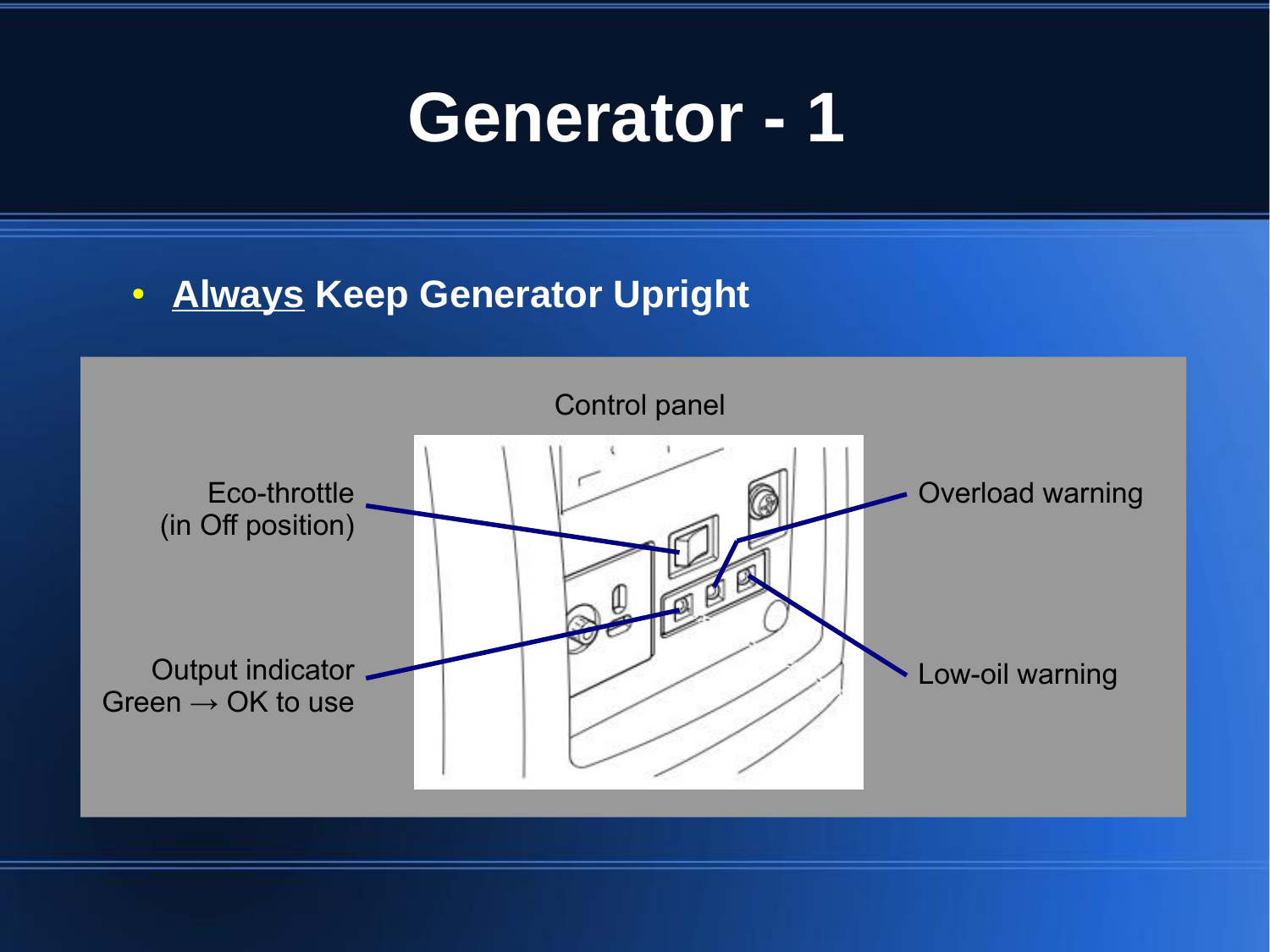#### **Generator - 2**

- **Always Keep Generator Upright**
- **To Power ON**
	- Turn lever on top of fuel cap to *On* (full clockwise)
	- Switch Eco-Throttle toggle (control panel) to *Off*
	- Move choke lever (upper side) right to *Closed*
	- Turn engine switch (below start cord) *On* (counterclockwise)
	- Pull start cord
- When warm: Move choke lever left to *Open;* Switch Eco-Throttle *On*
- When left light on control panel is Green, OK to plug in